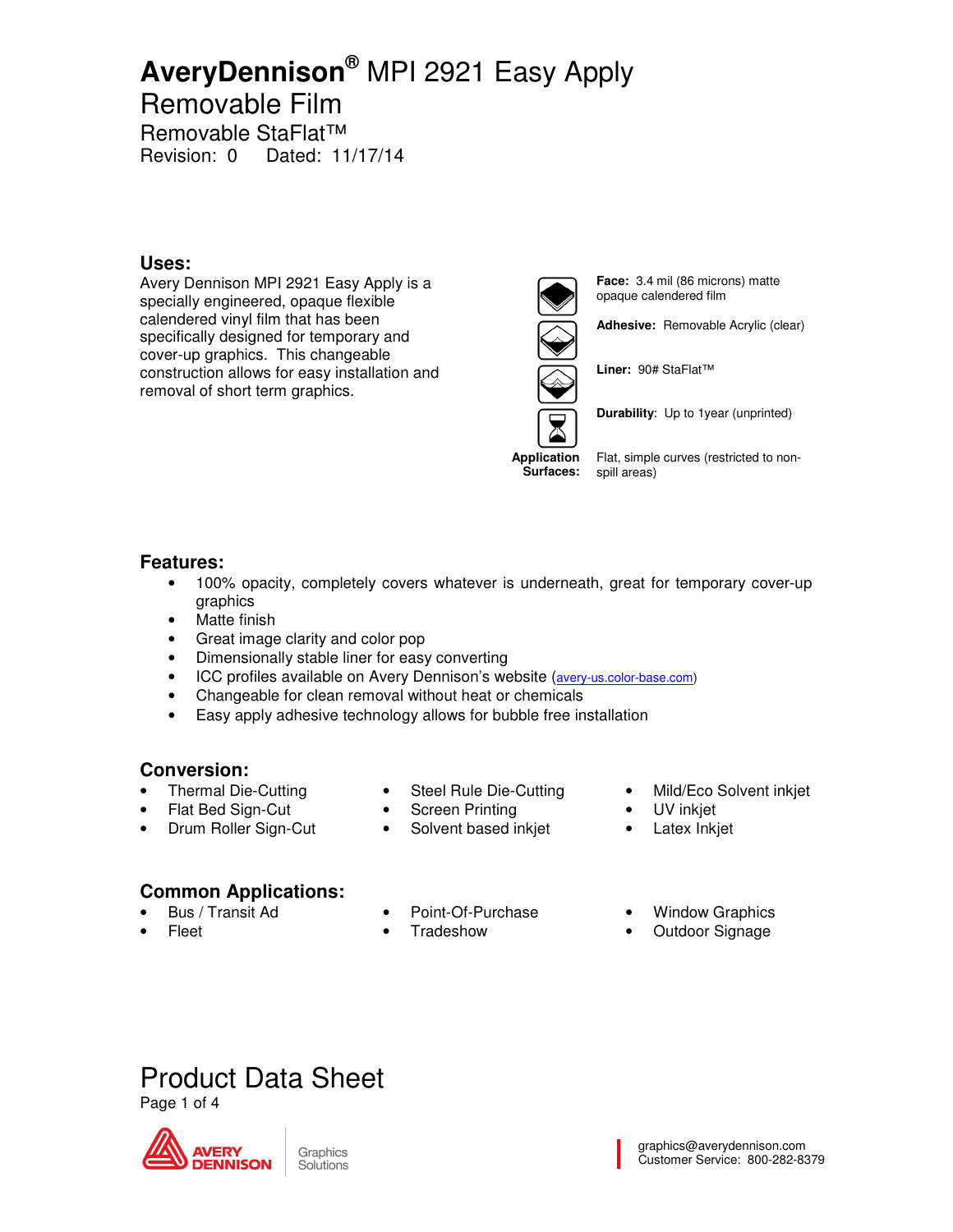Removable Film

Removable StaFlat™ Revision: 0 Dated: 11/17/14

#### **Physical Characteristics: Property Value**

| Property                        |                             | value                                                                                      |
|---------------------------------|-----------------------------|--------------------------------------------------------------------------------------------|
| Caliper, face                   |                             | 3.4 mil (86µm)                                                                             |
| Caliper, adhesive               |                             | 1.0mil $(25 \mu m)$                                                                        |
| Dimensional<br>stability        |                             | $<$ 0.065"(1.651 mm)                                                                       |
|                                 |                             | Note: Ink loads in excess of 250%<br>may cause increased shrinkage of<br>the printed film. |
| Tensile at Yield                |                             |                                                                                            |
| Elongation                      |                             |                                                                                            |
| Gloss                           | <b>Hunter Gloss</b><br>@ 60 | $\overline{5}$                                                                             |
| Adhesion:<br>$15 \text{ min}$   |                             | 1.0lbs/in (175 N/m)                                                                        |
| 24 hr                           |                             | 1.2 lbs/in (210 N/m)                                                                       |
| 1 week                          |                             | 1.8lbs/in (315 N/m)                                                                        |
| Removability                    |                             | 1 year from most                                                                           |
|                                 |                             | substrates (without heat)                                                                  |
| Flammability                    |                             | Self Extinguishing                                                                         |
| Shelf-Life                      |                             | 2 years from date on label                                                                 |
| Durability                      | Vertical<br>Exposure        | 1 year durability                                                                          |
| Min. Application<br>Temperature |                             | $40°$ F $(4°$ C)                                                                           |
| Service                         |                             | $-40^{\circ} - 180^{\circ}$ (-40° - 82°C)                                                  |
| Temperature                     |                             | (Reasonable range of                                                                       |
|                                 |                             | temperatures which would be                                                                |
|                                 |                             | expected under normal                                                                      |
|                                 |                             | environmental conditions).                                                                 |
| Chemical                        |                             | Resistant to most mild                                                                     |
| resistance                      |                             | acids, alkalis, and salt                                                                   |
|                                 |                             | solutions.                                                                                 |
| Removable                       |                             | 1 year clean removability                                                                  |
|                                 |                             | from most OEM surfaces,<br>with little or no adhesive                                      |
|                                 |                             | residue                                                                                    |
|                                 |                             |                                                                                            |

Data represents average values where applicable, and is not intended for specification purposes.

**Warranty:**<br>This Warranty applies to the Product listed in this Data Sheet. All statements, technical information (including physical and chemical characteristics) and physical and chemical characteristics) recommendations about Avery Dennison products are based upon tests believed to be reliable but do not constitute a guarantee or warranty. All Avery Dennison products are sold subject to the Purchaser's assent and agreement that Purchaser is responsible for, and has independently determined, the suitability of such products for its purposes or its customer's purposes. Avery Dennison graphics products are warranted to be free from defects in material and workmanship for two years from the date of manufacture. When the product is properly applied, the warranty period is as stated in the product's specific Product Data Sheet in effect at the time of shipment to Avery Dennison's customer.

Such time periods are subject in either case to the proper storing and application of said product, and the failure to properly store or apply the product, including without limitation the failure to follow any applicable Instructional Bulletin, negates any warranty. It is expressly agreed and understood that Avery Dennison's sole obligation and Purchaser's exclusive remedy under this warranty, under any other warranty, express or implied, or otherwise, shall be limited exclusively to: (a) repair or replacement of defective product without charge at Avery Dennison's plant or at the location of the product (at Avery Dennison's election), or (b) in the event repair or replacement are not commercially practical, a credit amount up to the price of the product taking into account the defect in the product in Avery Dennison's sole discretion.

THE WARRANTY EXPRESSLY SET FORTH ABOVE IS IN LIEU OF ANY OTHER WARRANTIES, EXPRESS OR IMPLIED, INCLUDING, BUT NOT LIMITED TO, ANY IMPLIED WARRANTIES OF MERCHANTABILITY, FITNESS FOR ANY PARTICULAR USE AND/OR NON-INFRINGEMENT. SELLER SPECIFICALLY DISCLAIMS AND EXCLUDES ALL OTHER SUCH WARRANTIES. NO WAIVER, ALTERATION, ADDITION OR MODIFICATION OF THE FOREGOING CONDITIONS SHALL BE VALID UNLESS MADE IN WRITING AND MANUALLY SIGNED BY AN OFFICER OF AVERY DENNISON.

AVERY DENNISON'S LIABILITY FOR DEFECTIVE PRODUCTS SHALL NOT EXCEED THE PURCHASE PRICE PAID THEREFORE BY PURCHASER AND IN NO EVENT SHALL AVERY DENNISON BE RESPONSIBLE FOR ANY INCIDENTAL OR CONSEQUENTIAL DAMAGES WHETHER FORESEEABLE OR NOT, CAUSED BY DEFECTS IN SUCH PRODUCT, WHETHER SUCH DAMAGE OCCURS OR IS DISCOVERED BEFORE OR AFTER REPLACEMENT OR CREDIT, AND WHETHER OR NOT SUCH DAMAGE IS CAUSED BY AVERY DENNISON'S NEGLIGENCE.

All sales and contracts for sale of Products are subject to Purchaser's assent and agreement to this Warranty. Avery Dennison hereby objects to any terms or conditions contained in any purchase order or other communication of any kind from the Purchaser that is conflicting, inconsistent or additional to this Agreement.

## Product Data Sheet

Page 2 of 4

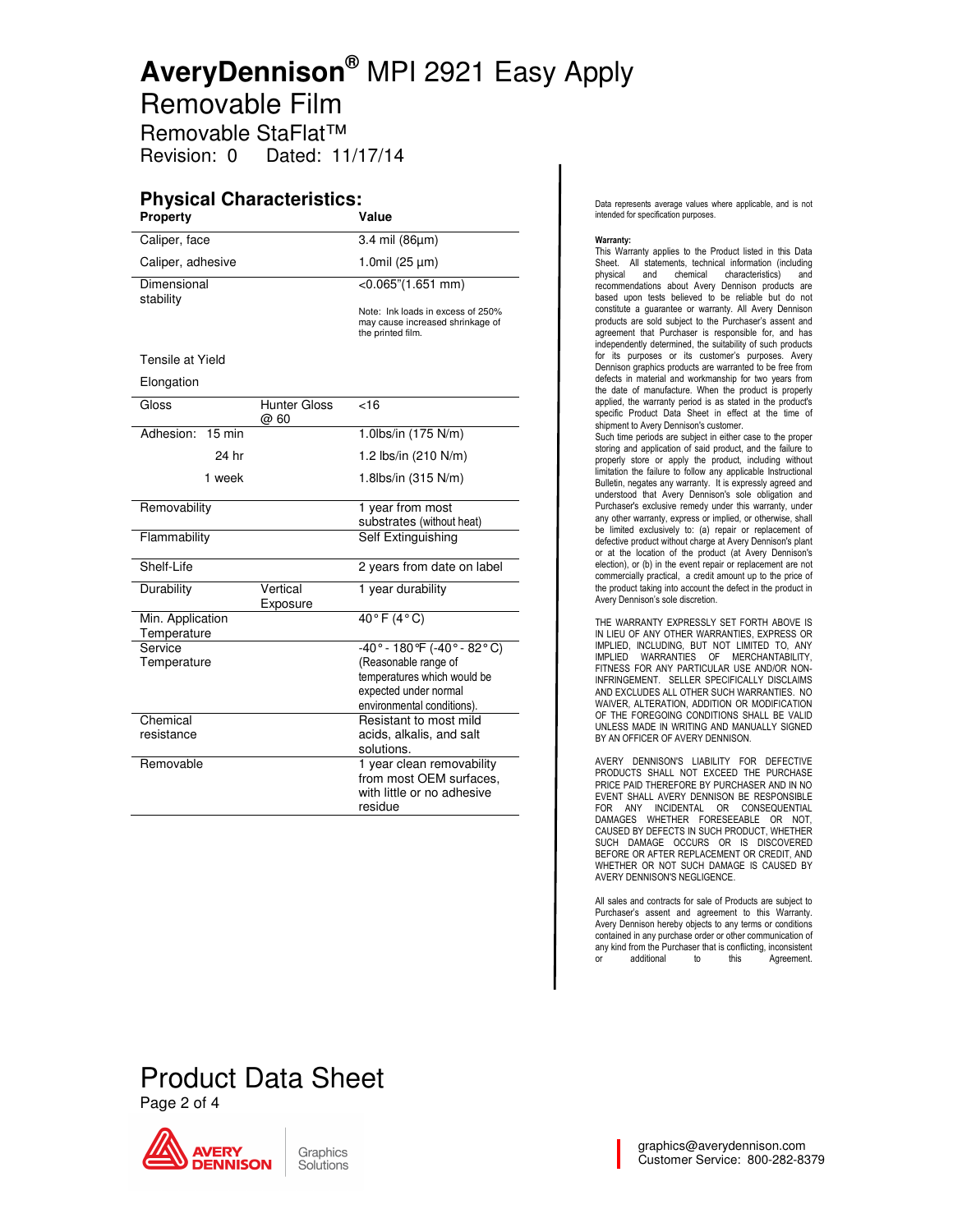### Removable Film

Removable StaFlat™

Revision: 0 Dated: 11/17/14

#### **Dimensional stability:**

Is measured on a 6" x 6" (150 x 150 mm) aluminum panel to which a specimen has been applied; 72 hours after application the panel is scored in a cross pattern, exposed for 48 hours to 150  $F(65)$ , after which the shrinkage is measured.

#### **Adhesion:**

(FTM-1, FINAT) is measured by peeling a specimen at a 180° angle from a stainless steel panel, 24 hours after the specimen has been applied under standardized conditions. Initial adhesion is measured 15 minutes after application of the specimen.

#### **Removability:**

**"Removable Adhesive"** means an Avery Dennison adhesive that can be removed without heat or chemicals within the period stated on the respective Product Data Sheet and might leave twenty percent (20%) or less adhesive residue.

**Avery Dennison does not guarantee removability from the following substrates:** 

- **Surfaces with poor paint-to-substrate adhesion**
- **Wallboard**
- **Existing graphics that must remain intact; damage to existing graphic when film is removed. (It is the responsibility of the installer to ensure the graphics to be covered are in good condition.)**
- **Aged paint or metal that may have surface oxidation or chalking**
- **Outdoor, horizontal surfaces**

#### **Limitation of End Uses:**

This Avery Dennison product is not designed or recommended for the following uses. Unsuitable applications or exposure conditions include:

- Corrugated, channels
- Compound / complex curves
- Highly-irregular surfaces
- Stainless Steel
- Paint that is not thoroughly cured or dried
- Low surface energy substrates (i.e. Tedlar<sup>®</sup> coatings)
- Unclean or textured surfaces

#### **Flammability:**

A specimen applied to aluminum is subjected to the flame of a gas burner for 15 seconds. The film should stop burning within 15 seconds after removal from the flame.

Also tested to ASTM E-84 method for surface burning characteristics of building materials. Documentation from third party testing agency available upon request.

#### **Temperature range:**

A specimen applied to stainless steel is exposed at high and low temperatures and brought back to room temperature. One hour after exposure the specimen is examined for any deterioration. Note: Prolonged exposure to high and low temperatures in the presence of chemicals such as solvents, acids, dyes, etc. may eventually cause deterioration.

#### **Chemical Resistance:**

All chemical tests are conducted with test panels to which a specimen has been applied 72 hours after application the panels are immersed in the test fluid for the given test period. One hour after removing the panel from the fluid, the specimen is examined for any deterioration.

### Product Data Sheet

Page 3 of 4